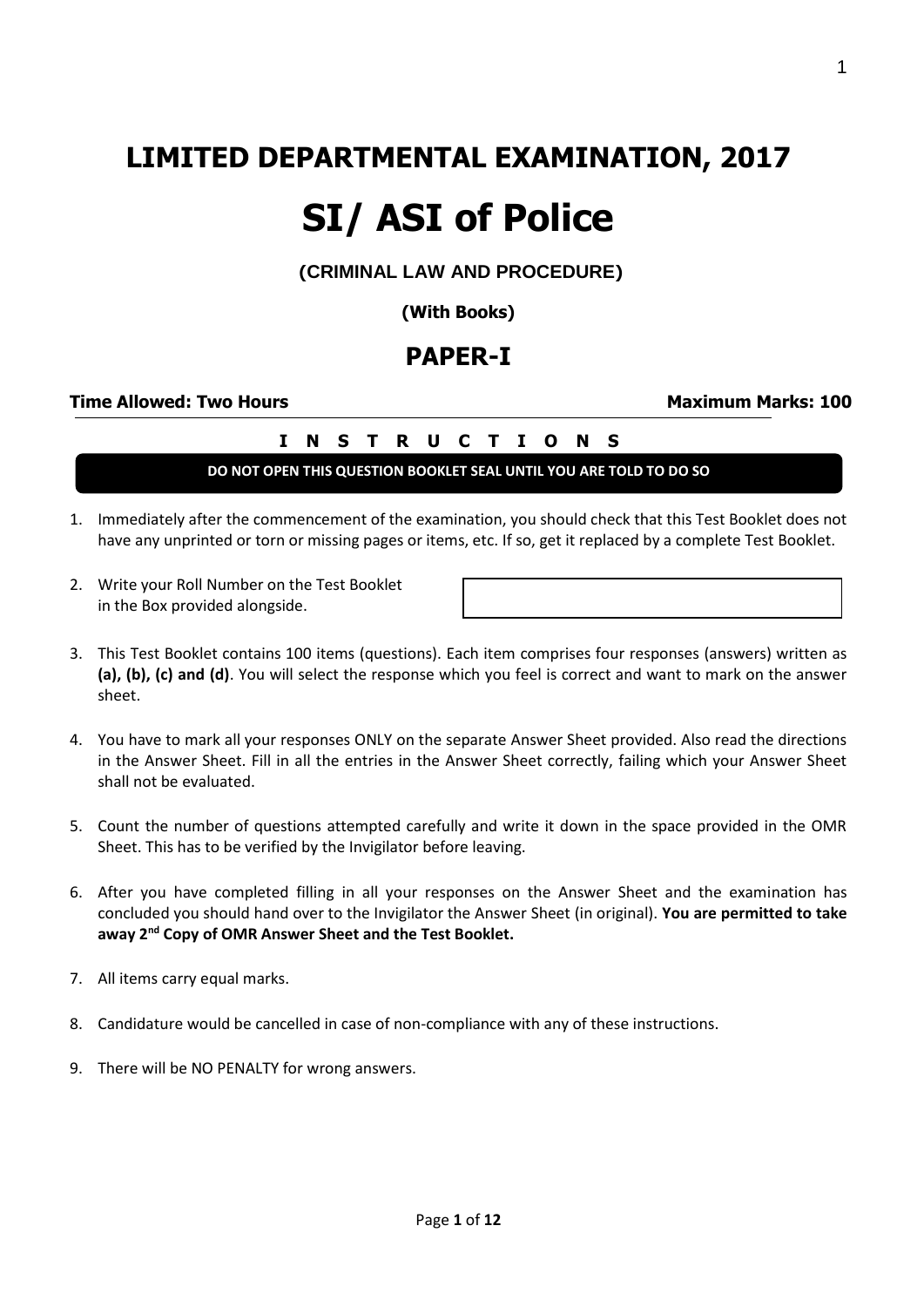### **Question Starts:**

- 1. 'X' and 'Y' go to murder 'Z'. 'X' stood guard with an axe in hand but did not hit 'Z'. 'Y' killed 'Z'.
	- a) Only Y is liable for the murder of Z
	- b) Both X and Y are liable for the murder of Z
	- c) X is not liable since he did not do any overt act
	- d) Both (a) and (c)
- 2. The fundamental principle of criminal liability is embodied in the maxim *"actus non facit reum nisi mens sit rea"*. The maxim was developed by:
	- a) Equity Courts
	- b) Common Law Courts
	- c) Supreme Court of the USA
	- d) Courts of England
- 3. To establish section 34 of the IPC,
	- a) Common intention needs to be proved but not overt act be proved
	- b) Both common intention and overt act need to be proved
	- c) Common intention need not be proved but overt act be proved
	- d) All the above
- 4. Under section 498A of the IPC, cruelty means
	- a) Physical cruelty
	- b) Mental cruelty
	- c) Harassment of the woman
	- d) Any of the above
- 5. Which one of the following is not a "Public Servant" under IPC?
	- a) Liquidator
	- b) A Civil Judge
	- c) A member of a Panchayat assisting a Court of Justice
	- d) Secretary of a Co-Operative Society.
- 6. Sections 76 and 79 of the IPC provides for the general exception of
	- a) Mistake of law
	- b) Mistake of fact
	- c) Both mistake of law and fact
	- d) Either mistake of law or of fact
- 7. Persons falling under section 21 of IPC
	- a) Should be a public servant appointed by the Government
	- b) Should be a public servant which may not be appointed by the Government
	- c) Should be a public servant which may or may not be appointed by the Government
	- d) None of the above.
- 8. Mr. Thoiba, being legally bound to appear before the District Judge, as a witness in obedience to a summons issued by that District Judge intentionally omits to appear. Mr. Thoiba has committed the offence of
	- a) Preventing service of summons or other proceeding, or preventing publication thereof
	- b) Omission to produce document to public servant by person legally bound to produce it
	- c) Non-attendance in obedience to an order from public servants
	- d) Furnishing false evidence.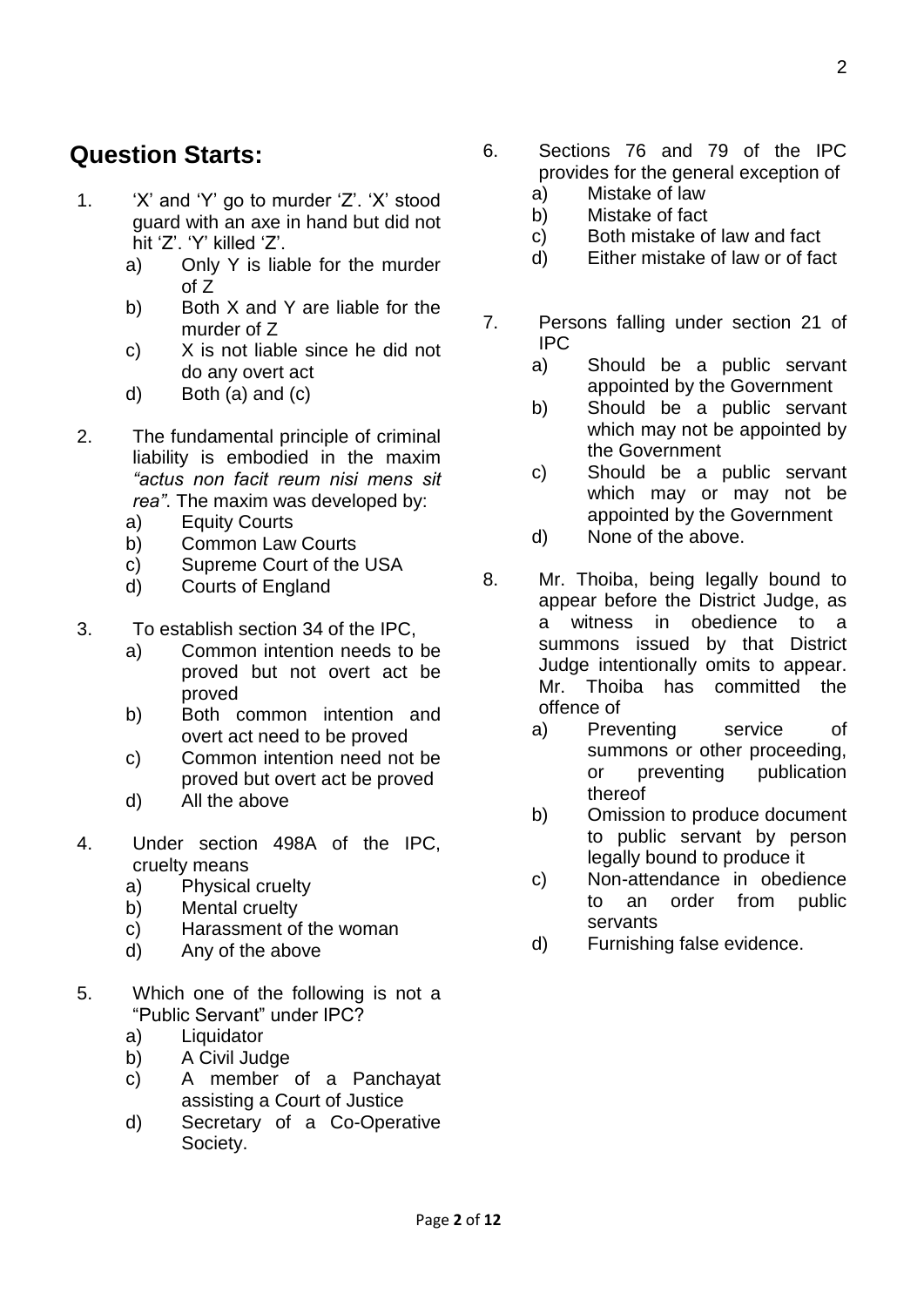- 9. A gives false evidence before a Court of Justice, intending thereby to cause Z to be convicted of a dacoity. The punishment of dacoity is imprisonment for life, or rigorous imprisonment for a term which may extend to ten years, with or without fine. A therefore is liable to
	- a) Imprisonment for life or imprisonment, with or without fine
	- b) Not liable to imprisonment for life
	- c) Rigorous imprisonment for a term of six years
	- d) None of the above.
- 10. Omission to assist public servant when bound by law to give assistance, is provided under
	- a) Section 175 of IPC
	- b) Section 182 of IPC
	- c) Section 172 of IPC
	- d) Section 187 of IPC.
- 11. Under the provision of IPC, fraudulent removal or concealment of property to prevent its seizure as forfeited or in execution shall be punished with
	- a) Imprisonment of either description for a term which may extend to five years, or with fine, or with both
	- b) Imprisonment of either description for a term which may extend to four years, or with fine, or with both
	- c) Imprisonment of either description for a term which may extend to three years, or with fine, or with both
	- d) Imprisonment of either description for a term which may extend to two years, or with fine, or with both.
- 12. The printing or publication of the judgement of any High Court or the Supreme Court does not amount to an offence within the meaning of
	- a) Section 222-A of IPC
	- b) Section 225-A of IPC
	- c) Section 228-A of IPC
	- d) Section 228-B of IPC.
- 13. Under the provision of section 201 of IPC, A, knowing that B has murdered Z, assists B to hide the body with the intention of screening B from punishment. A is liable to
	- a) Imprisonment of either description for seven years
	- b) Imprisonment of either description for seven years, and also to fine
	- c) Imprisonment of either description for twelve years, and also to fine
	- d) Imprisonment of either description for twelve years.
- 14. "Harbouring offender" is provided under
	- a) Section 190 of IPC
	- b) Section 202 of IPC
	- c) Section 212 of IPC
	- d) Section 220 of IPC.
- 15. Under the provision of IPC, an order is promulgated by a public servant lawfully empowered to promulgate such order, directing that a religious procession shall not pass down a certain street. A knowingly disobeys the order, and thereby causes danger of riot. A has committed the offence defined under
	- a) Section 182
	- b) Section 188
	- c) Section 200
	- d) Section 222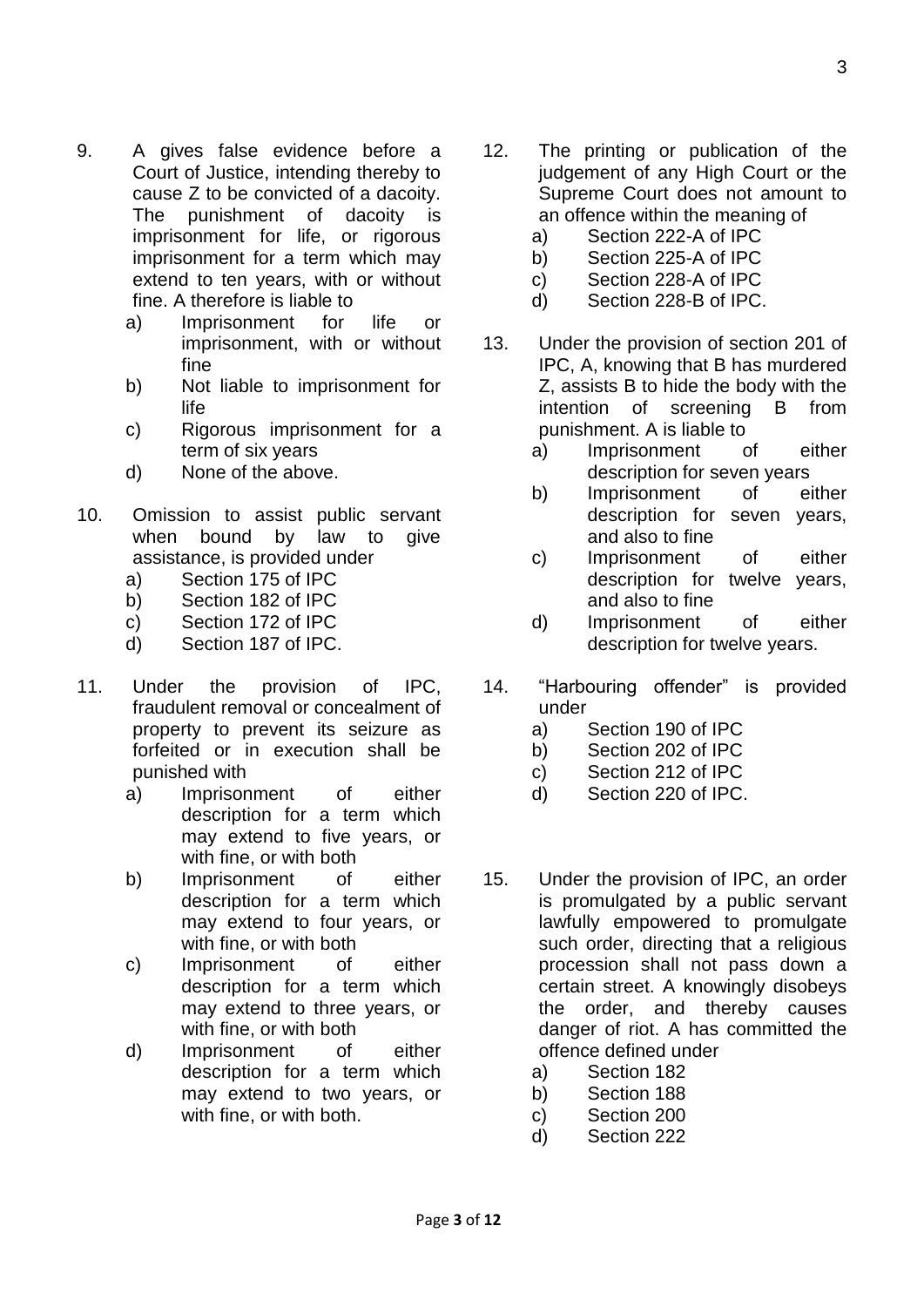- 16. 'Evidence' under the Indian Evidence Act, 1872 includes
	- a) Oral evidence
	- b) Documentary evidence
	- c) Both
	- d) Neither
- 17. The Indian Evidence Act, 1872 applies to
	- a) Proceedings before Tribunals
	- b) Proceedings before the Arbitrator
	- c) Judicial proceedings in Courts
	- d) All the above
- 18. A fact forming part of the same transaction is relevant under section 6 of the Indian Evidence Act, 1872
	- a) If it is in issue and have occurred at the same time and place
	- b) If it is in issue and may have occurred at the same time and place
	- c) Though not in issue and may have occurred at the same time and place, or at different times and places
	- d) Though not in issue, but must have occurred at the same time and place
- 19. Admission can be
	- a) Formal only
	- b) Informal only
	- c) Either formal or informal
	- d) Only formal and not informal
- 20. Confession of an accused is admissible against co-accused
	- a) If they are tried jointly for the same offences
	- b) If they are tried jointly for different offences
	- c) If they are tried for the same offences but not jointly
	- d) If they are tried for different offences and not jointly
- 21. Lists of facts of which the judicial notice has to be taken under section 57 of the Indian Evidence Act, 1872,
	- a) Is exhaustive
	- b) Is illustrative only
	- c) Is both  $(a)$  and  $(b)$
	- d) Is neither (a) nor (b).
- 22. Which section of the Indian Evidence Act, 1872 provides the test of ascertaining on which side the burden of proof lies,
	- a) section 101
	- b) section 102
	- c) section 103
	- d) section 104
- 23. Which of the following is true as to the standard of proof in criminal and civil proceedings
	- a) In criminal proceedings the standard is beyond reasonable doubt and also in civil proceedings
	- b) In criminal proceedings the standard is beyond reasonable doubt while in civil proceedings it is 'upon the balance of probabilities'
	- c) In criminal proceedings the standard is 'upon the balance of probabilities' while in civil proceedings it is 'beyond reasonable doubt'
	- d) In criminal and civil proceedings both it is 'upon the balance of probabilities.
- 24. The presumption under section 109 of Evidence Act as to certain human relationship
	- a) Is obligatory and arises irrespective of the lapse of time
	- b) Is permissive and operates only for a period for which the state of things which are the subject matter of presumption ordinarily lasts
	- c) Is obligatory and operates only for a period for which the state of things which are the subject matter of presumption ordinarily lasts
	- d) Either (a) or (b).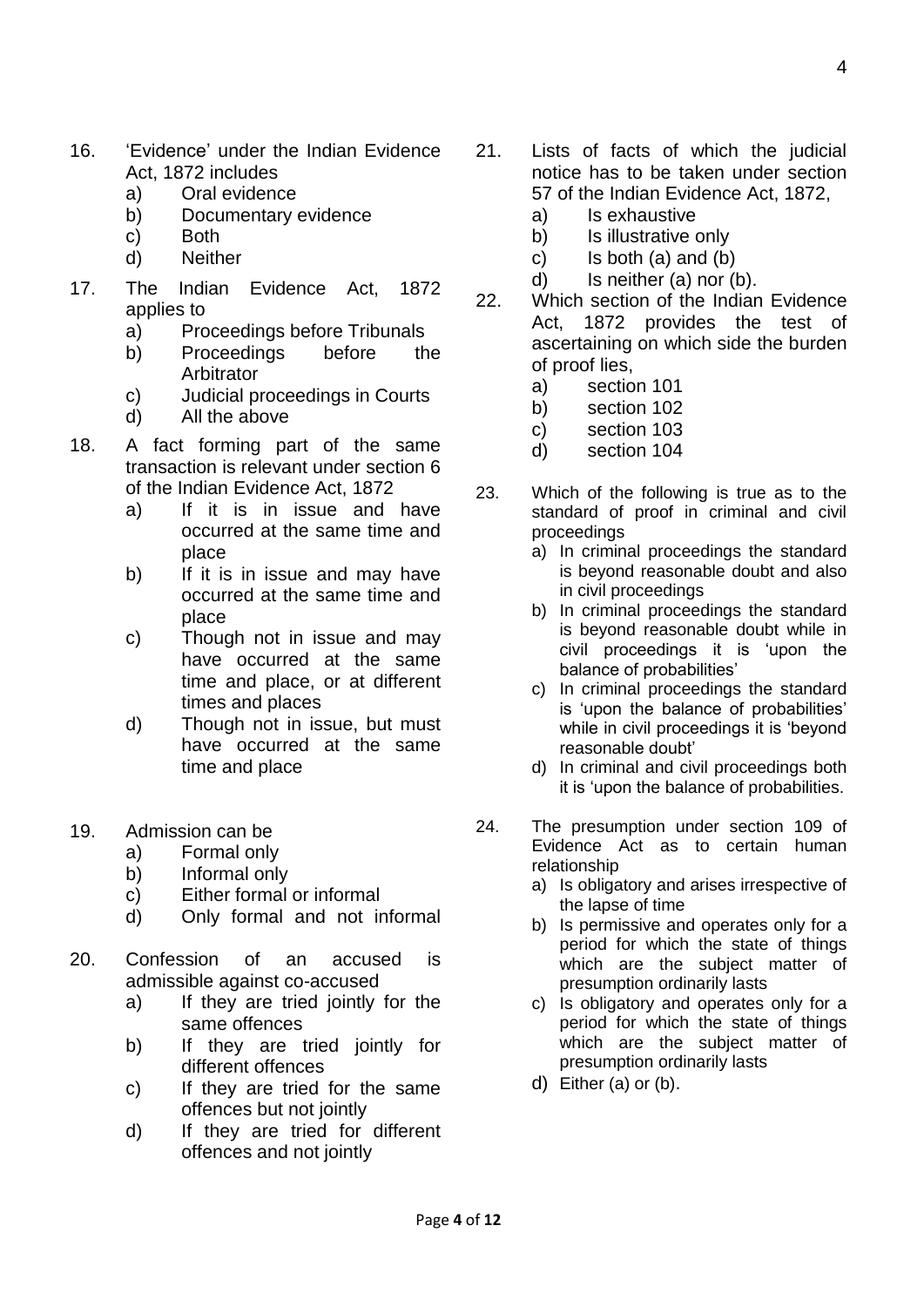- 25. Presumption as to dowry death is contained in
	- a) Section 111A of the Indian Evidence Act, 1872
	- b) Section 113A of the Indian Evidence Act, 1872
	- c) Section 113B of the Indian Evidence Act, 1872
	- d) Section 113 of the Indian Evidence Act, 1872.
- 26. The doctrine of *estoppel* is a
	- a) Substantive law
	- b) Rule of equity
	- c) Rule of evidence
	- d) Law of pleadings.
- 27. In which of the following there is no *estoppel*
	- a) On a point of law
	- b) Against a statute
	- c) Attestation of a deed
	- d) All of the above.
- 28. *Estoppel* operates in case of a tenant
	- a) During the continuance of tenancy
	- b) Who remain in possession after the termination of tenancy by notice to quit
	- c) Only (a) and not (b)Both (a) and (b)
	- d) Both (a) and (b).
- 29. An accomplice is
	- a) Not a competent witness against an accused
	- b) A competent witness against an accused
	- c) Cannot be a competent witness against an accused
	- d) None of the above.
- 30. The deciding factor under section 112 of Evidence Act is
	- a) The date of conception of the child
	- b) The date of birth or conception depending on the facts and circumstances
	- c) The date of death of the child
	- d) The date of birth of the child.
- 31. Non-bailable offences mean
	- a) Offences which are not bailable under the CrPC
	- b) Offence for which the courts do not grant bail
	- c) Offence for which police does not grant bail
	- d) All the above
- 32. "Police Report" means
	- a) A Report prepared by a superintendent of police
	- b) A Report forwarded by a police officer to a magistrate
	- c) A Report forwarded by a police officer to a magistrate under any law other than the CrPC
	- d) None of the above
- 33. The article(s) for which a search warrant is issued is / are
	- a) Counterfeit coin
	- b) Counterfeit currency or stamp
	- c) Forged documents, forged seals and obscene objects
	- d) All the above
- 34. Classification of offences given in the CrPC under
	- a) Section 320
	- b) The First Schedule
	- c) The Second Schedule
	- d) Section 482.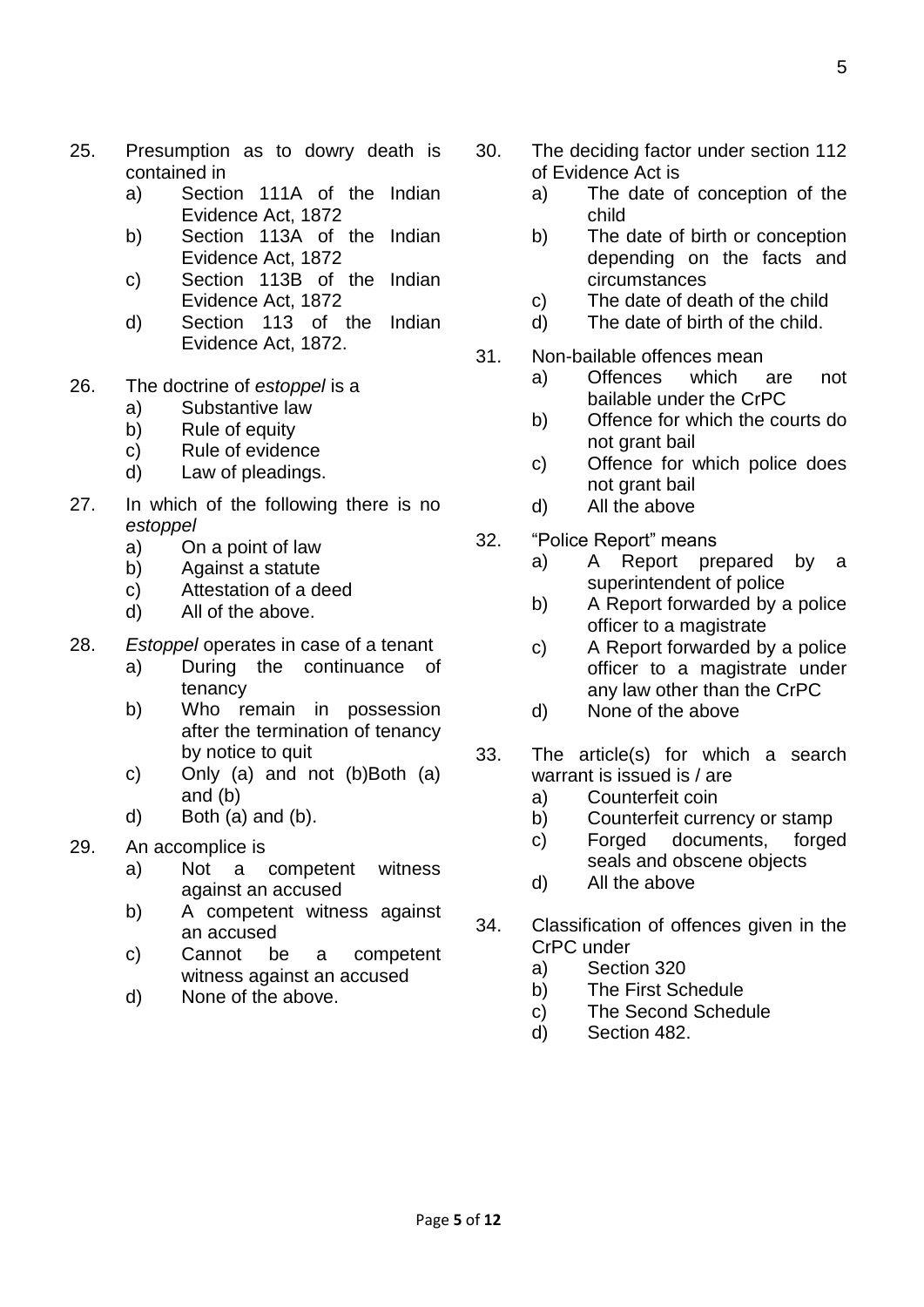- 35. When a person is arrested and interrogated by police, he is entitled to meet an advocate of his own choice
	- a) During interrogation
	- b) Throughout the interrogation
	- c) Only (a)
	- d) Both (a) and (b)
- 36. Summon-case is provided under
	- a) Under section 2(s) of Cr.PC
	- b) Under section 2(t) of Cr.PC
	- c) Under section 2(u) of Cr.PC
	- d) Under section 2(w) of Cr.PC.
- 37. On receipt of a complaint within the meaning of section 2(d) of CrPC , the **Magistrate** 
	- a) Has the jurisdiction to conduct an inquiry himself
	- b) Has the jurisdiction to direct the police to investigate
	- c) Both  $(a)$  and  $(b)$
	- d) Only (b) and not (a).
- 38. The provisions of section 195 of CrPC are
	- a) Directory, being procedural
	- b) Discretionary, depending on the facts and circumstances of the case
	- c) Optional for the case
	- d) Mandatory.
- 39. Under section 195 of CrPC, a complaint can be filed by
	- a) A public servant
	- b) A private individual
	- c) Police
	- d) Either (a) or (b) or (c).
- 40. Recording of pre-summoning evidence may be dispensed with under section 200 of CrPC
	- a) If the complaint is supported by the affidavit of the complainant
	- b) If the complaint is made in writing by a public servant in the discharge of his official duties
	- c) Both (a) and (b) are correct
	- d) None of the above.
- 41. Compensation for accusation without reasonable cause is provided under which section of CrPC?
	- a) Section 235
	- b) Section 240
	- c) Section 245
	- d) Section 250.
- 42. Which chapter of the CrPC provides the provision of withdrawal of complaint?
	- a) Chapter X
	- b) Chapter XV
	- c) Chapter XX
	- d) Chapter XXV.
- 43. Under section 345 of CrPC, the court may sentence the offender to fine, and, in default of payment of fine,
	- a) To simple imprisonment for a term which may extend to one month
	- b) To simple imprisonment for a term which may extend to three months
	- c) To simple imprisonment for a term which may extend to six month
	- d) To simple imprisonment for a term which may extend to one month, unless such fine be paid sooner.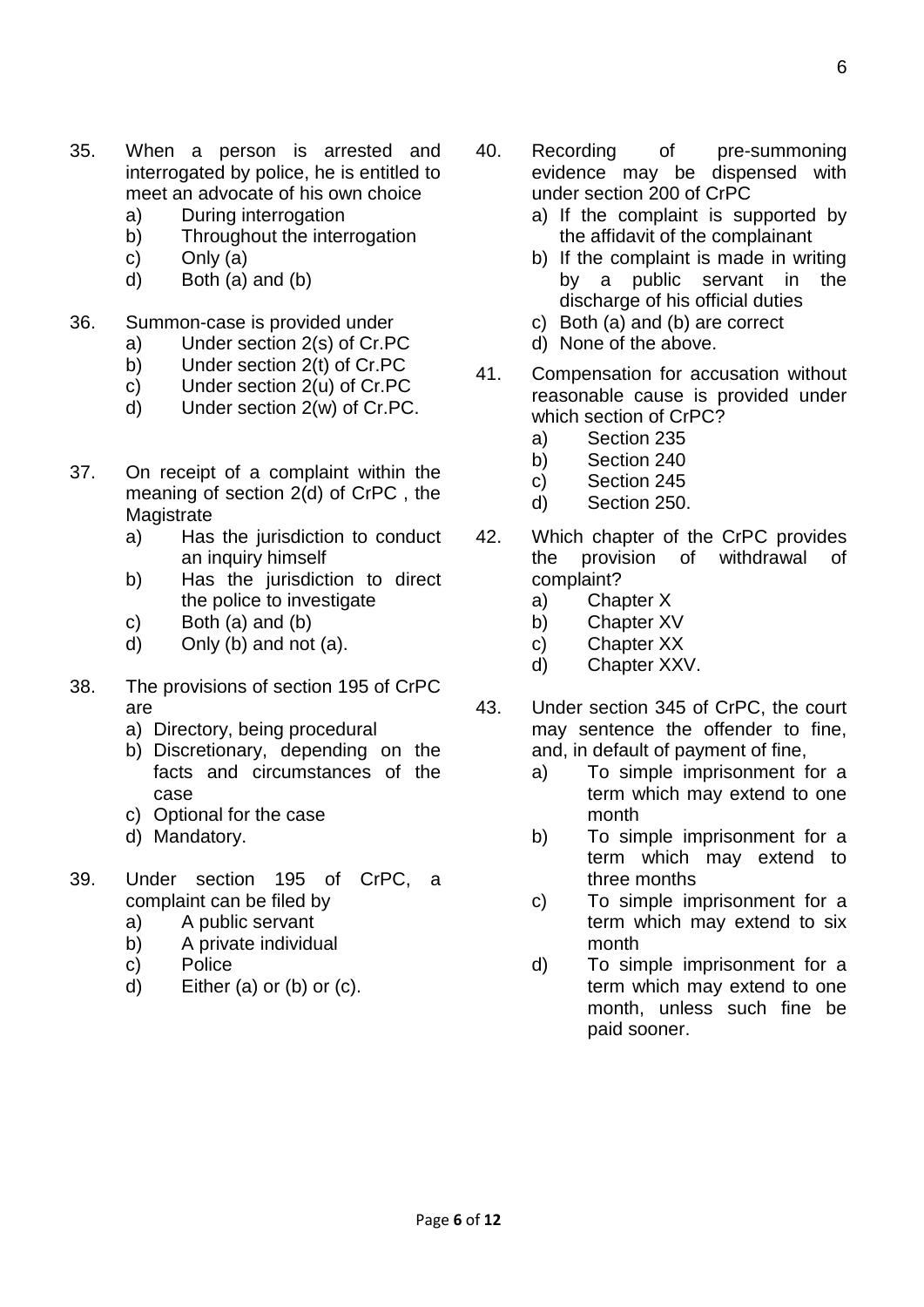- 44. Which classification of offence comes under Criminal Procedure Code?
	- a) Cognizable & Non-Cognizable
	- b) Bailable & Non-Bailable
	- c) Summons cases & Warrant cases
	- d) All of them.
- 45. Cognizable offence under IPC has been defined:
	- a) Under Section 2(a) of CPC
	- b) Under Section 2(e) of CPC
	- c) Under Section 2(f) of CPC
	- d) Under Section 2(l) of CPC
- 46. Non-Cognizable offence has been defined:
	- a) Under Section 2(a) of Cr.CPC
	- b) Under Section 2(e) of Cr.CPC
	- c) Under Section 2(f) of Cr.CPC
	- d) Under Section 2(l) of Cr.CPC.
- 47. In a bailable offence, the bail is granted as a matter of Right:
	- a) By the Police Officer
	- b) By the Court
	- c) Both by the Police officer of the court
	- d) Either A or B
- 48. Complaint as provided under Section 2(d) of Cr.P.C:
	- a) Can be in writing only
	- b) Can be oral
	- c) Either in writing or oral
	- d) Can be by gestures.
- 49. It is mandatory to produce the person arrested u/s 151 Cr.P.C within 24 hours of his arrest under:
	- a) Section 56 of Cr.P.C
	- b) Section 57 of Cr.P.C
	- c) Section 58 of Cr.P.C
	- d) Section 59 of Cr.P.C
- 50. FIR is to be registered in c/w the following offences:
	- a) Non-Bailable offences
	- b) Bailable offences
	- c) Cognizable offences
	- d) Non-Cognizable offences.
- 51. FIR can be lodged by the following person:
	- a) Victim
	- b) Aggrieved person
	- c) Accused person
	- d) Any one of them (All of them)
- 52. FIR can be registered by the following officer:
	- a) S.P
	- b) SDPO
	- c) O.C(S.H.O)
	- d) S.I of the P.S
- 53. The Investigation Officer during the investigation records the statement of a witness under:
	- a) Section 160 Cr.P.C
	- b) Section 161 Cr.P.C
	- c) Section 162 Cr.P.C
	- d) Section 164 Cr.P.C
- 54. A refusal to answer question put to a witness under Section 161 Cr.P.C in writing in investigation and is signed by the person making the statement is hit by:
	- a) Section 176 of I.P.C
	- b) Section 179 of I.P.C
	- c) Section 187 of I.P.C
	- d) Neither A nor B nor C.
- 55. A statement of a witness recorded under Section 161 Cr.P.C in writing in investigation and is signed by the person making the statement is hit by:
	- a) Section 161(2) Cr.P.C
	- b) Section 161(3) Cr.P.C
	- c) Section 162 (1) Cr.P.C
	- d) Section 162(2) Cr.P.C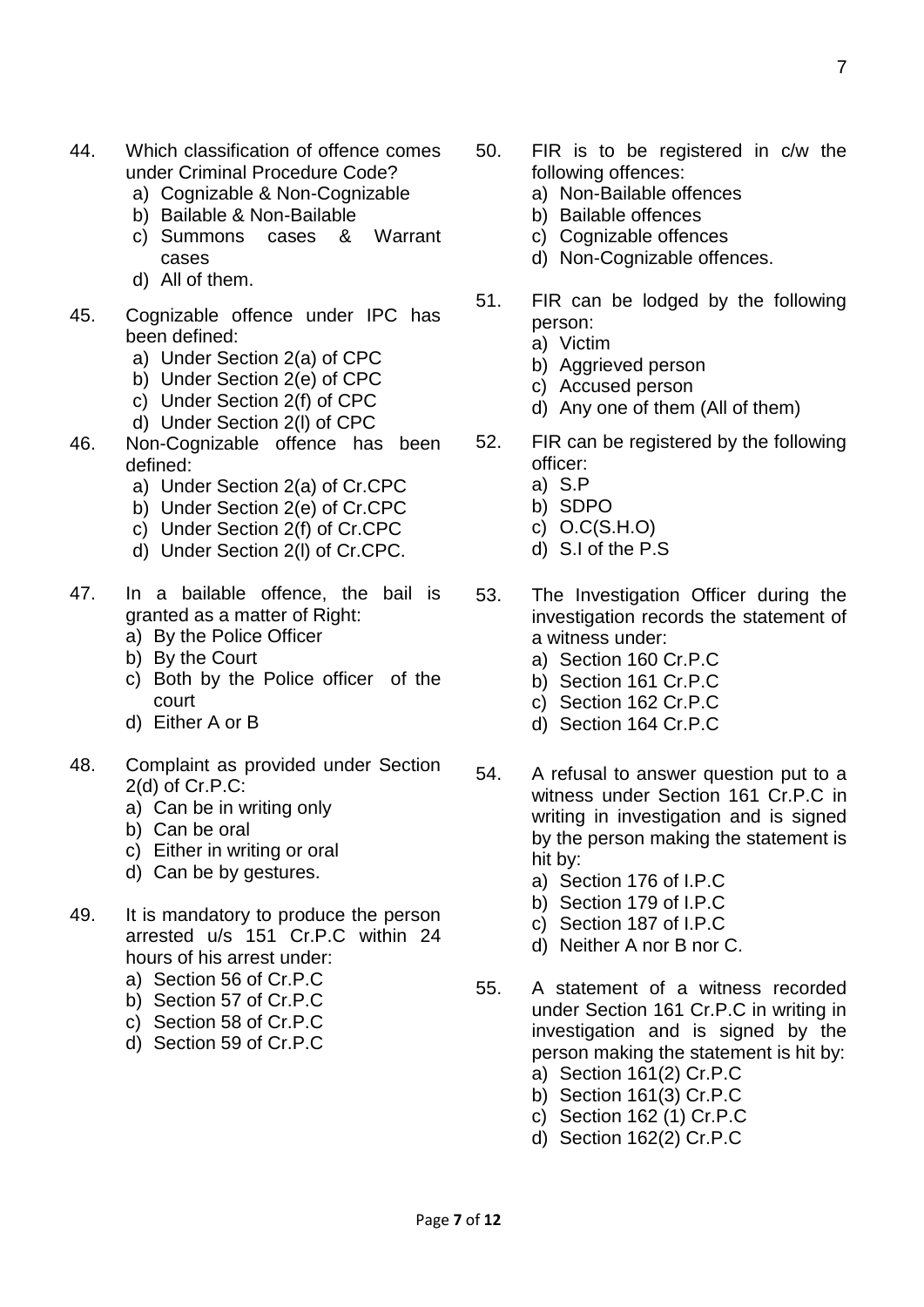Page **8** of **12**

- 56. Can a statement of a witness recorded by a police officer under section 161(3) of Cr.P.C 1973, be recorded by audio video electronic means:
	- a) Yes
	- b) No
	- c) Yes, with the consent of the witness
	- d) Yes, in the presence of mediator.
- 57. A Police Officer may for the purpose of arresting without warrant any person whom he is authorized to arrest pursue such person into any place in India under:
	- a) Section 41 Cr.P.C
	- b) Section 47 Cr.P.C
	- c) Section 48 Cr.P.C
	- d) Section 52 Cr.P.C
- 58. Joint trial of more than one person is dealt with under:
	- a) Section 219 Cr.P.C
	- b) Section 223 Cr.P.C
	- c) Section 230 Cr.P.C
	- d) Section 224 Cr.P.C
- 59. When an offence has been compounded u/s 320 Cr.P.C such composition of the offence shall have the effect if:
	- a) Discharge of the accused under all circumstances
	- b) Acquittal of the accused under all circumstances
	- c) Acquittal of the accused when charge was framed and discharge of the accused when charge was framed.
	- d) Neither acquittal of the accused nor discharge of the accused.
- 60. Section 190 Cr.P.C provides for taking of cognizance by the Magistrate:
	- a) Upon receiving a complaint of facts which constitutes such offence
	- b) Upon a police report u/s 173 Cr.P.C
	- c) Suo Moto
	- d) All of them
- 61. Who among the following is not authorized to record a confessional statement u/s 164 Cr.P.C
	- a) Judicial Magistrate (First Class)
	- b) Metropolitan Magistrate
	- c) Both A & B
	- d) An Executive Magistrate
- 62. Under the Code of Criminal Procedure "Petty Offence" means:
	- a) Any offence punishable with fine only
	- b) Any offence punishable under the Motor Vehicle Act.
	- c) Any offence punishable only with fine not exceeding one thousand rupees
	- d) None of the above.
- 63. Under which section of the Cr.P.C may a person who is avoiding execution of a warrant be proclaimed absconder?
	- a) Section 83
	- b) Section 82
	- c) Section 84
	- d) Section 93
- 64. Under section 167 Cr.P.C an executive Magistrate is empowered to grand remand a maximum period of :
	- a) 15 days
	- b) 9 days
	- c) 7 days
	- d) None of them.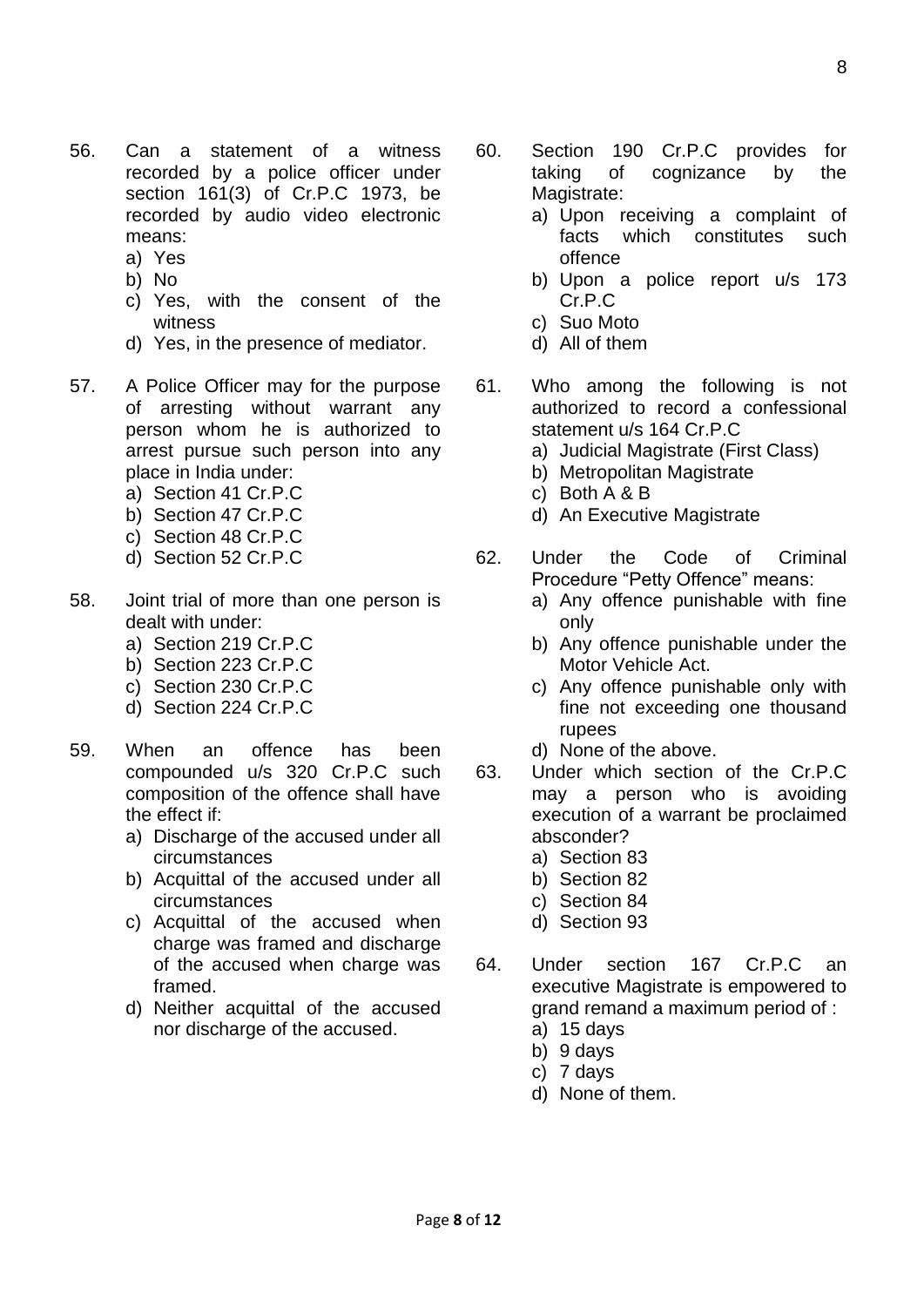- 65. Which section of Cr.P.C. 1973 deals with withdrawal from Prosecution?
	- a) Section 319
	- b) Section 320
	- c) Section 321
	- d) Section 324
- 66. Investigation of an offence is conducted by:
	- a) Judicial officer
	- b) Police Officer
	- c) Executive Magistrate
	- d) All of them.
- 67. Bailable offence means:
	- a) An offence which is shown bailable in the first Schedule under Cr.P.C.
	- b) An offence which is made bailable by any other law for the time in force
	- c) Both A & B
	- d) None of the above
- 68. Complaint may relate to:
	- a) A Cognizable offence
	- b) A non Cognizable offence
	- c) Both A & B are correct
	- d) Must be for a non-cognizable offence as the police has no power to investigate such an offence.
- 69. Withdrawal of complaint, results in the :
	- a) Discharge of the accused in cases where the charge has not been framed
	- b) Acquittal of the accused where the charge has been framed.
	- c) Acquittal of the accused irrespective of whether the charge has been framed or not.
	- d) None of the above.
- 70. Which of the following circumstances are not necessary for making arrest:
	- a) For securing of an accused at a **Trial**
	- b) As a preventive and precautionary measure
	- c) For obtaining correct name and address
	- d) As a Punishment.
- 71. Investigation of a non-Cognizable offence is carried under:
	- a) Section 173 Cr.P.C
	- b) Section 156 Cr.P.C
	- c) Section 155 Cr.P.C
	- d) None of them
- 72. The period of limitation for a Court taking cognizance of an offence punishable with imprisionment for a term exceeding one year but not exceeding three years is:
	- a) One year
	- b) Three year
	- c) Not limitation
	- d) Five years.
- 73. "Plea bargaining"inserted by the Code of Cr.P.C (Amendment) Act 2006 is applied in case of :
	- a) Offence affecting socio-economic condition of the country.
	- b) Offence committed against woman
	- c) Offences committed against a child below the age of 14 yrs.
	- d) Offence of wrongful restraint against a person.
- 74. Under which provision of the Cr.P.C may the Court order payment of compensation?
	- a) Section 344
	- b) Section 340
	- c) Section 361
	- d) Section 357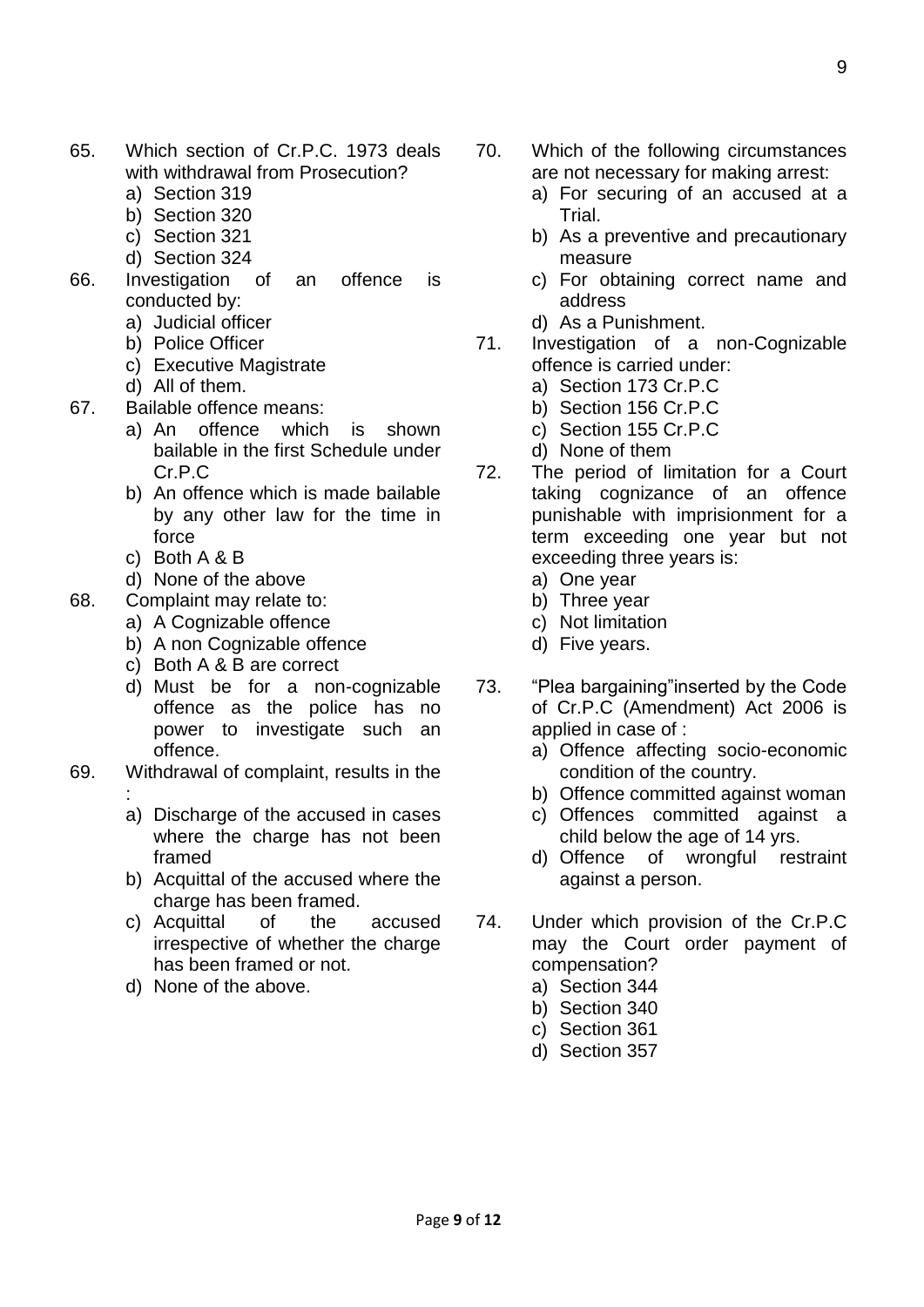- 75. "Victim" is defined in the Cr.P.C under:
	- a) Sec. 2 (v)
	- b) Sec. 2 (wa)
	- c) Sec. 2(wb)
	- d) Sec. 2(t)
- 76. For Rioting, which of the following is correct:
	- a) With the intention of causing such bodily injury as is likely to cause death.
	- b) With the knowledge that by such out death is likely to be caused.
	- c) With the intention of causing death
	- d) All the above.
- 77. For Rioting, which of the following is correct:
	- a) Mere show of force is sufficient
	- b) Mere possession of deadly weapon is sufficient
	- c) Actual force or violence must be used.
	- d) All of them.
- 78. In case of dishonest misappropriation the initial possession of Property is:
	- a) In Good faith
	- b) Dishonest
	- c) Fraudulent
	- d) None of the above
- 79. Nothing is an offence which is done by a person who is:
	- a) Under 7 yrs of age
	- b) Under 10 yrs of age
	- c) Under 14 yrs of age
	- d) Under 16 yrs of age
- 80. Which one of the following statement is not true?
	- a) For an unlawful assembly, the number of person must be five or more.
	- b) Mere presence of a person at the scene of offence does not make him a member of an unlawful assembly. An assembly which was not unlawful when it assembly may subsequently become unlawful assembly.
	- c) An assembly which was not unlawful when it assemble may subsequently become unlawful assembly.
	- d) When the Accused person are charged for committing mischief and for rioting separately, the acquittal from Charge of mischief would entail automatically acquittal from the Charge of rioting.
- 81. Which kind of hurt is not grievous?
	- a) Any hurt which endangers life.
	- b) Any hurt which causes the sufferer to be during the space of 15 days in severe body pain.
	- c) Permanent privation of the right of either eye
	- d) Privation of any member or joint.
- 82. 'A' finds a ring belonging to 'Z' on a table in the house which 'Y' occupies. 'A' dishonestly removes the ring. 'A' has committed which of the following offence?
	- a) Criminal breach of trust
	- b) Theft
	- c) Criminal Misappropriation of property
	- d) Dishonestly receiving stolen property.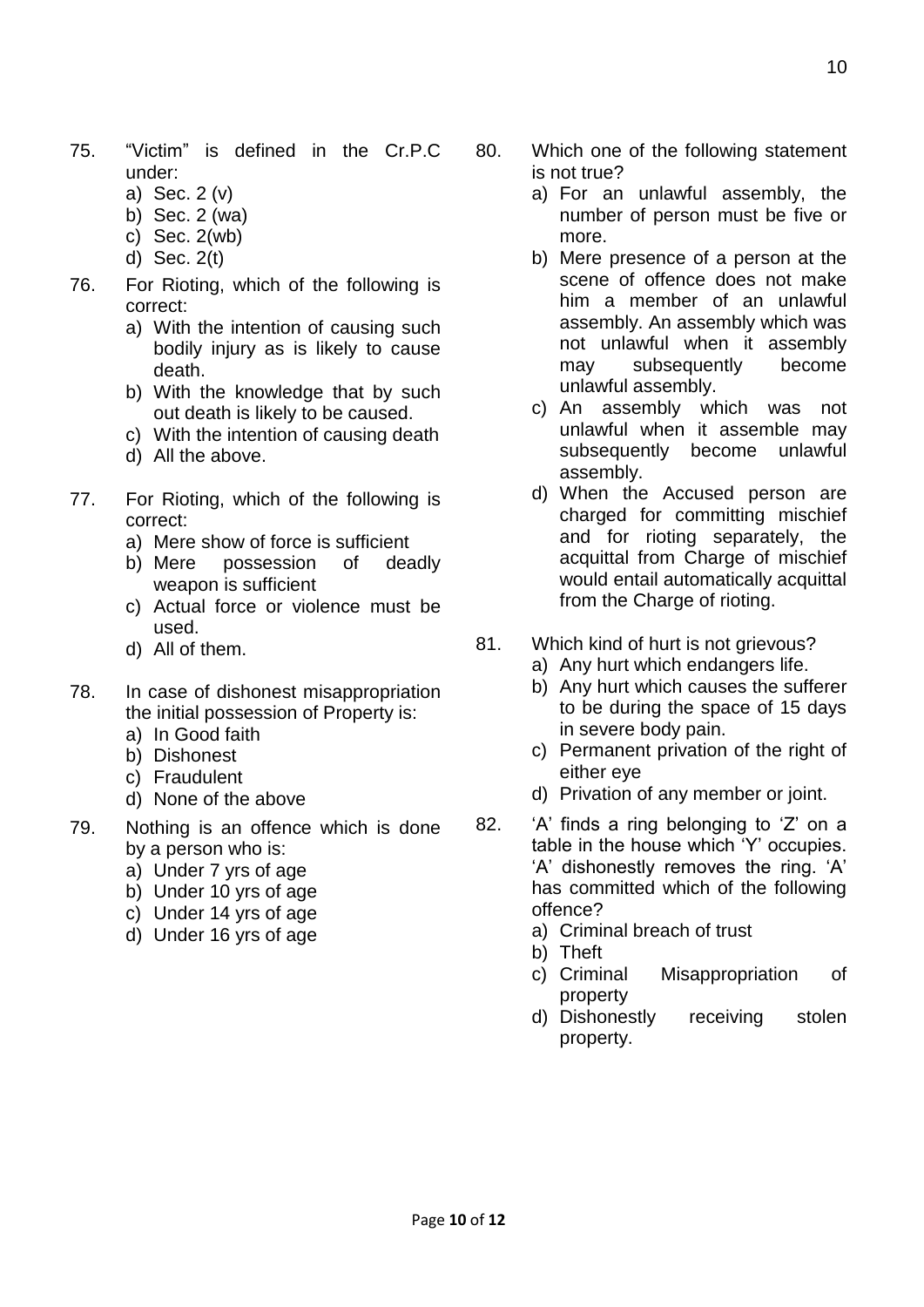- 83. Which of the following is a continuing offence?
	- a) Abduction
	- b) Rape
	- c) Abatement
	- d) Kidnapping.
- 84. In which of the offence *mens Rea* is not an essential element?
	- a) Assault
	- b) Bigamy
	- c) Defamation
	- d) Criminal Conspiracy.
- 85. The right to private defence is available to which of the following:
	- a) Harm in body
	- b) Harm to movable property
	- c) Harm to immovable property
	- d) All of them.
- 86. Culpable Homicide is not murder if it is committed under:
	- a) Self intoxication
	- b) Grave and sudden provocation
	- c) Irresistible impulse
	- d) None of the above.
- 87. 'A' is a 17 year old daughter of 'B'. 'C' without consent of 'B' takes 'A' for a tour of Moreh. 'C' has committed the offence of :
	- a) Abduction
	- b) Kidnapping
	- c) Wrongful confinement
	- d) Wrongful restrain.
- 88. Which of the following is not an offence?
	- a) Attempt to commit suicide
	- b) Suicide
	- c) Attempt to murder
	- d) Mischief
- 89. Which of the following does not contribute an offence of Attray?
	- a) Five or more persons
	- b) By fighting
	- c) In a public place
	- d) Disturb the Public Place.
- 90. X,Y,Z are joint owner of same property 'X' removes the property:
	- a) 'X' is not guilty of theft as property also belongs to X.
	- b) 'X' is not guilty of theft as X is just a Joint owner and not sole owner
	- c) 'X' is not guilty of breach of trust
	- d) 'X' is not guilty of Criminal Breach of trust.
- 91. 'X' with the intention to kill 'Y' supplies him a poisoned apple. 'Y' discovers that the apple is poisoned and gives it to a minor child to eat. The child eats it and dies. In this case:
	- a) 'X' is guilty of murder and 'Y' is guilty of abatement of murder.
	- b) 'X' as well as 'Y' is guilty of murder.
	- c) 'Y' is guilty of murder and 'X' does not commit any offence.
	- d) 'X' is guilty of attempt to murder and 'Y' is guilty of murder.
- 92. Under which section of the Evidence Act the provision as to who could be a witness may be found?
	- a) Section 216
	- b) Section 118
	- c) Section 119
	- d) Section 120
- 93. A confession made to a Police Officer is in-admissible under
	- a) Section 24 Evidence Act.
	- b) Section 25 Evidence Act.
	- c) Section 26 Evidence Act.
	- d) Section 27 Evidence Act.
- 94. Under Section 8 of the Indian Evidence Act.
	- a) Motive is relevant
	- b) Preparation is relevant
	- c) Conduct is relevant
	- d) All of the above are relevant.